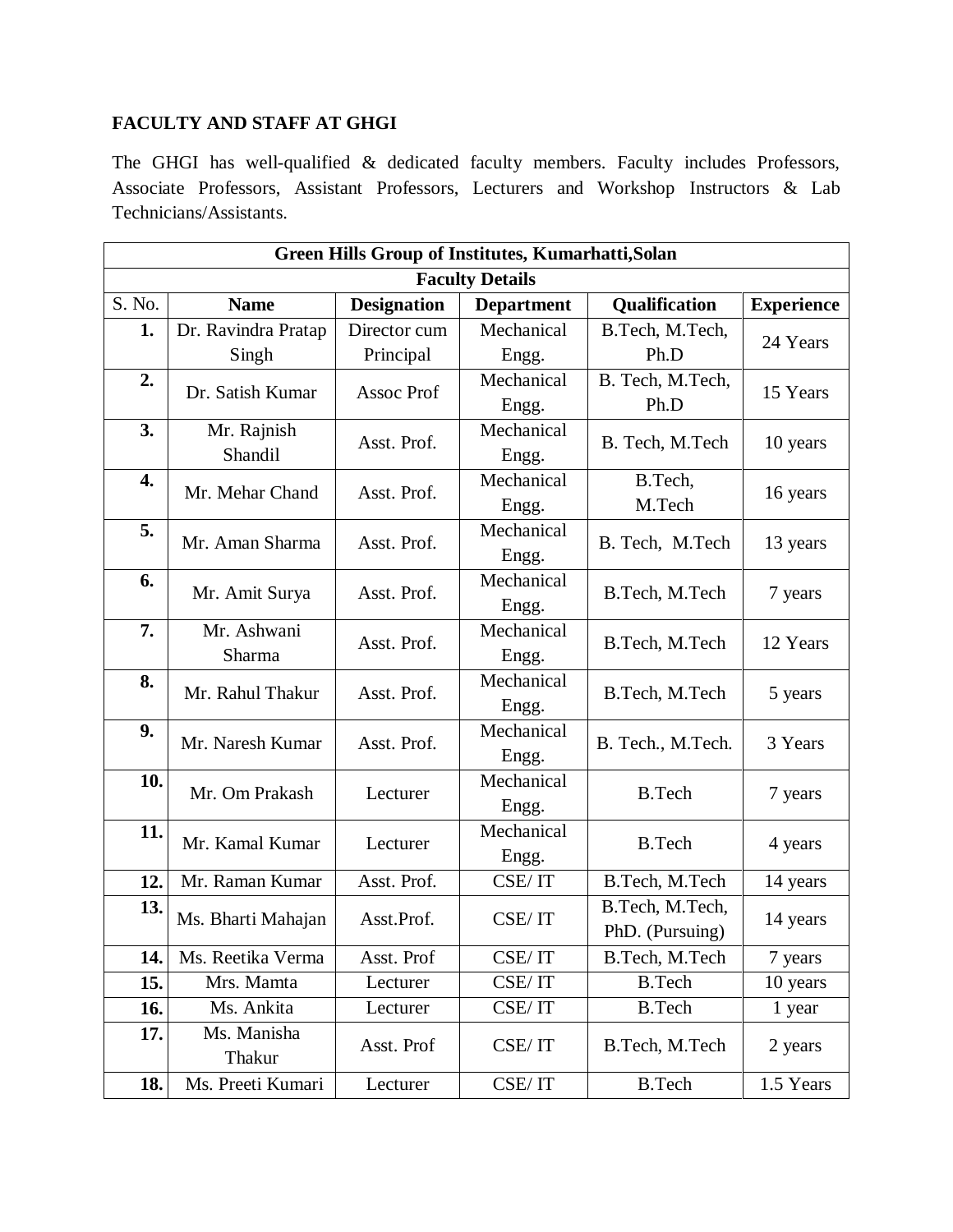| 19. | Ms. Neha               | Lecturer          | CSE/IT                    | <b>B.Tech</b>                      | 2 Years   |
|-----|------------------------|-------------------|---------------------------|------------------------------------|-----------|
| 20. | Ms. Bhawna<br>Sharma   | Asst. Prof        | CSE/IT                    | B.Tech, M.Tech                     | 1 year    |
| 21. | Ms. Deeksha<br>Verma   | Asst. Prof        | CSE/IT                    | B.Tech, M.Tech                     | 1 year    |
| 22. | Mr. Ankur Gupta        | <b>Assoc Prof</b> | Electrical<br>Engineering | B.Tech, M.Tech,<br>PhD. (Pursuing) | 20 years  |
| 23. | Ms. Kanchan Pal        | Asst. Prof.       | Electrical<br>Engineering | B.Tech, M.Tech                     | 12 years  |
| 24. | Ms. Geeta Thakur       | Asst. Prof.       | Electrical<br>Engineering | B. Tech, M.Tech                    | 7 years   |
| 25. | Mr. Shekhar<br>Sharma  | Asst. Prof.       | Electrical<br>Engineering | B.Tech, M.Tech                     | 6 years   |
| 26. | Ms. Shailly Kumari     | Asst. Prof.       | Electrical<br>Engineering | B. Tech, M.Tech<br>(PhD. Pursuing) | 15 years  |
| 27. | Mr. Sanjeev<br>Kashyap | Asst. Prof.       | Electrical<br>Engineering | B.Tech, M.Tech                     | 11 years  |
| 28. | Ms. AnchalAwasti       | Lecturer          | Electrical<br>Engineering | <b>B.Tech</b>                      | 4 Years   |
| 29. | Ms. Sita Devi          | Lecturer          | Electrical<br>Engineering | <b>B.Tech</b>                      | 4 Years   |
| 30. | Mr. Atul Sharma        | Lecturer.         | Electrical<br>Engineering | <b>B.Tech</b>                      | 3 Years   |
| 31. | Mr. Kapil<br>Bhardwaj  | Lecturer          | Electrical<br>Engineering | <b>B.Tech</b>                      | 6 years   |
| 32. | Anil Kumar             | Lecturer          | Electrical<br>Engineering | <b>B.Tech</b>                      | 1.5 years |
| 33. | Mr. Dinesh<br>Kashyap  | Associate<br>Prof | Civil<br>Engineering      | B.Tech, M.Tech                     | 4 years   |
| 34. | Mr. Abinash<br>Chauhan | Lecturer          | Civil<br>Engineering      | <b>B.Tech</b>                      | 10 years  |
| 35. | Ms. Afsana             | Lecturer          | Civil<br>Engineering      | <b>B.Tech</b>                      | 4 years   |
| 36. | Mr. Anil Kumar         | Asst. Prof        | Civil<br>Engineering      | B.Tech, M.Tech                     | 4 years   |
| 37. | Mr. Vishal Kumar       | Asst. Prof        | Civil<br>Engineering      | B.Tech, M.Tech                     | 4 Years   |
| 38. | Mr. Vikrant Jharta     | Lecturer          | Civil<br>Engineering      | <b>B.Tech</b>                      | 5 years   |
| 39. | Mr. Ravi Kant          | Lecturer          | Civil                     | <b>B.Tech</b>                      | 4 Years   |